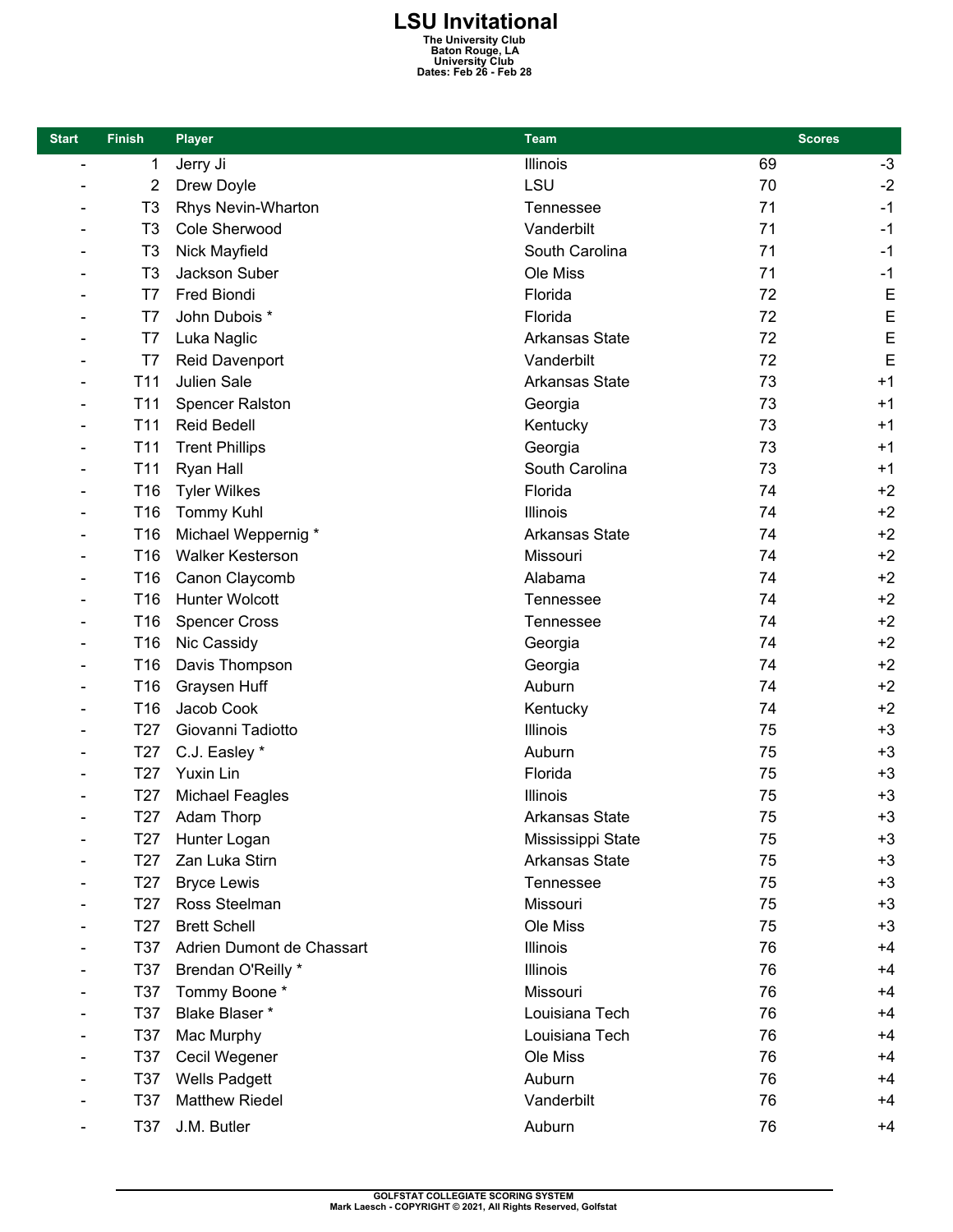## **LSU Invitational The University Club Baton Rouge, LA University Club Dates: Feb 26 - Feb 28**

| <b>Start</b>   | <b>Finish</b>   | <b>Player</b>             | Team                  | <b>Scores</b> |       |
|----------------|-----------------|---------------------------|-----------------------|---------------|-------|
| $\blacksquare$ | T37             | <b>Connor Creasy</b>      | Georgia               | 76            | $+4$  |
|                | T37             | Harrison Ott              | Vanderbilt            | 76            | $+4$  |
|                | T37             | Jamie Wilson              | South Carolina        | 76            | $+4$  |
|                | T37             | <b>William Moll</b>       | Vanderbilt            | 76            | $+4$  |
|                | T37             | Alex Goff                 | Kentucky              | 76            | $+4$  |
|                | T <sub>51</sub> | Jack Gnam*                | Ole Miss              | 77            | $+5$  |
|                | T <sub>51</sub> | Jansen Preston *          | Vanderbilt            | 77            | $+5$  |
|                | T <sub>51</sub> | Michael Sanders *         | LSU                   | 77            | $+5$  |
|                | T <sub>51</sub> | Jake Hall *               | Tennessee             | 77            | $+5$  |
|                | T <sub>51</sub> | <b>Garrett Barber</b>     | LSU                   | 77            | $+5$  |
|                | T <sub>51</sub> | William Wann *            | Mississippi State     | 77            | $+5$  |
|                | T <sub>51</sub> | <b>Ricky Castillo</b>     | Florida               | 77            | $+5$  |
|                | T <sub>51</sub> | JP Cave                   | Alabama               | 77            | $+5$  |
|                | T <sub>51</sub> | Jack Madden               | <b>Arkansas State</b> | 77            | $+5$  |
|                | T <sub>51</sub> | Rory Frannssen            | Missouri              | 77            | $+5$  |
|                | <b>T51</b>      | Benjamin Nelson           | Mississippi State     | 77            | $+5$  |
|                | T <sub>51</sub> | Garrett Johnson           | Mississippi State     | 77            | $+5$  |
|                | T <sub>51</sub> | <b>Thomas Ponder</b>      | Alabama               | 77            | $+5$  |
|                | T <sub>51</sub> | Ford Clegg                | Mississippi State     | 77            | $+5$  |
|                | <b>T51</b>      | Jovan Rebula              | Auburn                | 77            | $+5$  |
|                | T <sub>51</sub> | Veeti Mahonen             | Ole Miss              | 77            | $+5$  |
|                | T67             | Allen Hamilton *          | Kentucky              | 78            | $+6$  |
|                | T67             | Jack Goldasich *          | Alabama               | 78            | $+6$  |
|                | T67             | Jack Wall                 | South Carolina        | 78            | $+6$  |
|                | T67             | Sarut Vongchaisit         | Ole Miss              | 78            | $+6$  |
|                | T71             | Chris Woollam *           | LSU                   | 79            | $+7$  |
|                | T71             | Nicholas Arcement         | LSU                   | 79            | $+7$  |
|                | T71             | Tyler Johnson             | Tennessee             | 79            | $+7$  |
|                | T71             | Loic Ettlin               | Mississippi State     | 79            | $+7$  |
|                | T71             | Yu Ta Tsai                | Missouri              | 79            | $+7$  |
|                | T71             | <b>Wilson Furr</b>        | Alabama               | 79            | $+7$  |
|                | T71             | <b>Caleb Proveaux</b>     | South Carolina        | 79            | $+7$  |
|                | T78             | <b>Connor Gaunt</b>       | LSU                   | 80            | $+8$  |
|                | T78             | <b>Trey Winstead</b>      | LSU                   | 80            | $+8$  |
|                | T78             | Andrew Kozan              | Auburn                | 80            | $+8$  |
|                | T81             | James Swash               | Louisiana Tech        | 81            | +9    |
|                | T81             | Davis Shore               | Alabama               | 81            | $+9$  |
|                | T81             | Zach Norris               | Kentucky              | 81            | $+9$  |
|                | 84              | Joe Pagdin                | Florida               | 82            | $+10$ |
|                | T85             | Hayden White *            | LSU                   | 83            | $+11$ |
|                | T85             | Sam Murphy                | Louisiana Tech        | 83            | $+11$ |
|                | 87              | <b>Michael Terblanche</b> | Missouri              | 84            | $+12$ |
|                | T88             | Lake Juban                | Louisiana Tech        | 87            | $+15$ |